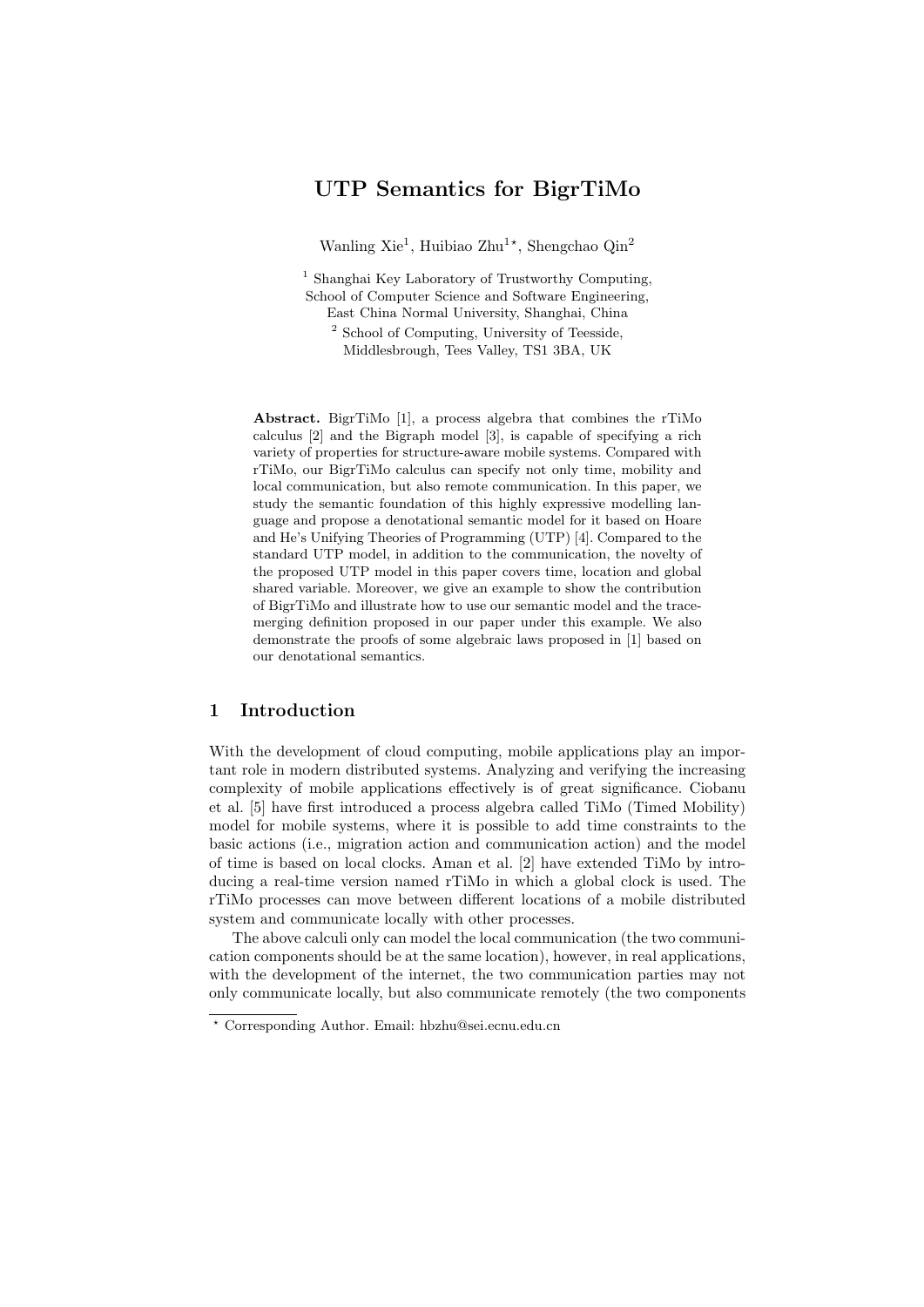can be at the different locations). In order to model the remote communications, we have extended rTiMo into BigrTiMo [1] by introducing a Bigraph model [3].

Regarding a programming language, there are four well-known methods for presenting semantics, including operational semantics, denotational semantics, algebraic semantics and deductive semantics (originally called axiomatic semantics) [6]. In [1], we have presented the operational semantics and algebraic semantics for BigrTiMo. And in this paper, we will investigate the denotational semantics which provides the mathematical meanings to programs. The approach of denotational semantics is under a purely mathematical basis, thus, it is more abstract. Compared with operational semantics, denotational semantics expresses what a program does. Our approach is based on Unifying Theories of Programming (UTP) proposed by Hoare and He in 1998 [4]. Compared to the standard UTP model [4], in addition to communication, the novelty of the UTP model in this paper covers time, location and global shared variable. Moreover, we give an example to show the contribution of BigrTiMo and illustrate how to use our semantic model and the trace-merging definition proposed in our paper under this example. We also demonstrate the proofs of some algebraic laws proposed in [1] based on our denotational semantics.

The remainder of this paper is organized as follows. Section 2 gives an introduction to the BigrTiMo calculus. In Section 3, we first present the semantic model and healthiness conditions that a BigrTiMo program should satisfy. We then explore the denotational semantics of BigrTiMo. In Section 4, we demonstrate the proofs of some algebraic laws based on the denotational semantics. Section 5 concludes the paper and discusses some possible future work.

# 2 BigrTiMo

In this section, we introduce BigrTiMo. In Section 2.1, we give a brief review of the bigraph. In Section 2.2, we introduce the syntax of BigrTiMo and give an example to show the contribution of our BigrTiMo calculus.

#### 2.1 Review of Bigraph

A bigraph is a mathematical structure with two graphs, including a placing graph and a linking graph [3]. The placing graph is a forest which is used to model nested locality of components and the linking graph is a hypergraph that represents connectivity between components. Fig. 1 illustrates an example of a bigraph. Fig. 2 presents the corresponding placing and linking graphs of Fig. 1.

The encompassing rectangle represents a region and the grey rectangles are used to represent holes. Region and hole are the root and leaf node respectively in the placing graph, and enable the composition of placing graphs, e.g., a hole of a bigraph can be replaced by a region of another bigraph with the aid of composition operator defined in  $[3]$ . Ports are represented as black dots on the node, and are used to connect the edges or names, i.e., the node  $m_1$  has two ports which connect to the edge  $e$  and the outer name  $y$ . The edge  $e$  and inner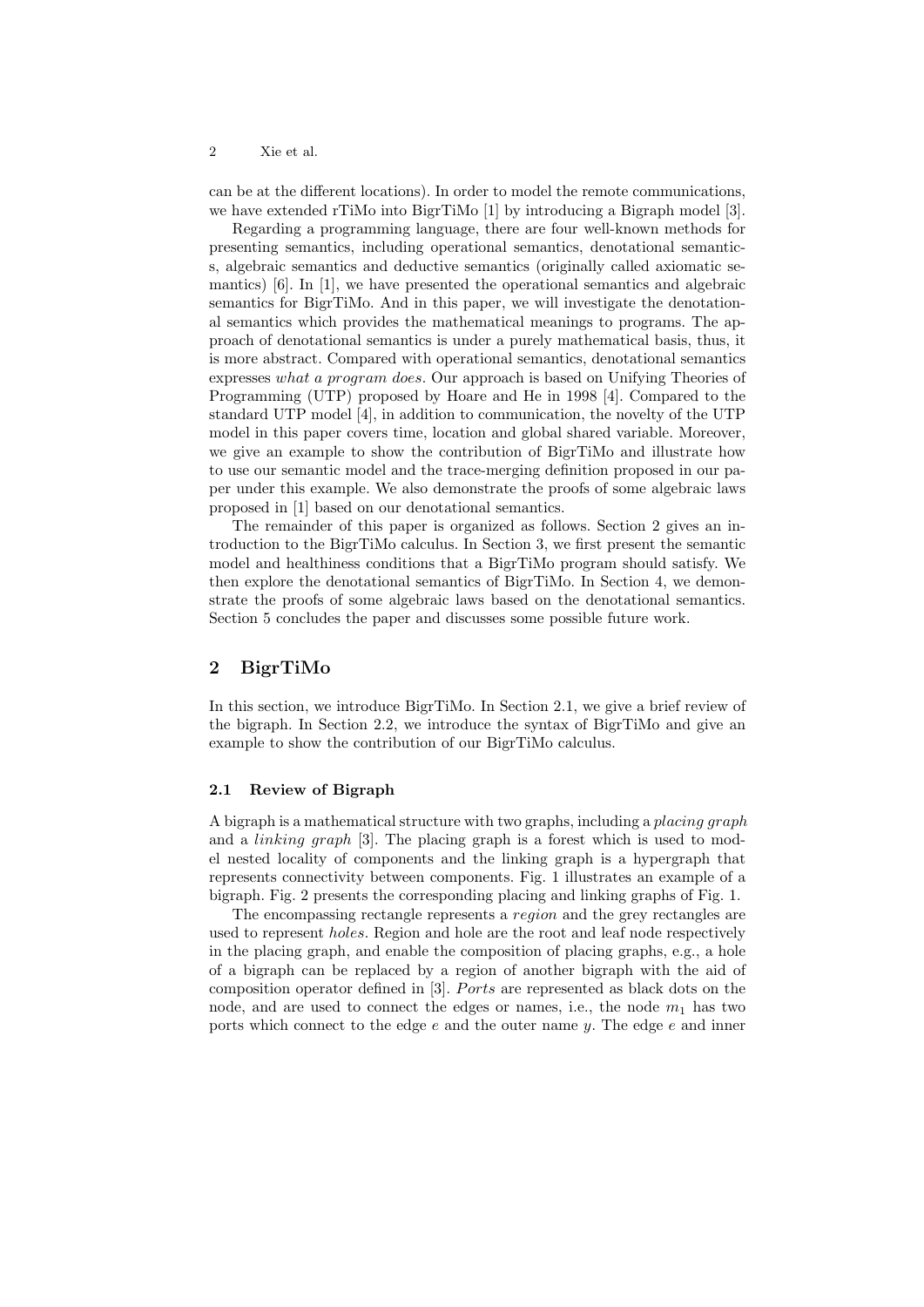



name  $x$  and outer name  $y$  are contained in the linking graph. We can also merge inner names and outer names using the bigraph composition operator.

We below give the definition of a bigraph.

**Definition 1.** A bigraph is a 5-tuple  $(V, E, nupt, prnt, link)$  where,

- $V$  is the set of node identifiers and E is the set of edge identifiers.
- $-$  nupt :  $V \to \mathbb{N}$  is a map that assigns their numbers of ports (i.e., a natural number) to nodes.
- $-$  prnt :  $m \oplus V \rightarrow V \oplus n$  is the parent map which is used to assign a parent (i.e., a node or a region) to the children (i.e., a hole or a node).  $m = \{0, ..., |m|-1\}$ denotes the set of holes and  $n = \{0, ..., |n| - 1\}$  denotes the set of regions. The symbol  $\uplus$  stands for the disjoint union of sets.
- $-$  link :  $X \oplus P \rightarrow E \oplus Y$  is the link map which assigns edges and outer names to inner names and ports. X and Y denote the set of inner names and the set of outer names respectively. P denotes the set of ports of the bigraph and is formalized as  $P = \{(l, i)|i \in \{0, 1, ..., nupt(l) - 1\}\}\$ , where l is a node in the set V in a bigraph. For convenience, we introduce a map pts :  $V \to \mathbb{P}(\mathbb{N})$ that takes a node and returns the set of ports of that node.

The bigraph stands for a specific snapshot of the world but there is no information on how it can evolve to another bigraph. Bigraph Reaction Rules (BRRs) are defined in [3] to create dynamics of bigraphs. A BRR is the form of  $R \to R'$  where R and R' are bigraphs called redex and reactum, respectively. Let  $r = R \rightarrow R'$  be a BRR and B a bigraph. In order to execute rule r in B we should first decompose B into  $C \circ R \circ d$  where C stands for the context and d stands for the parameters inside the holes of R. We compose  $C$  with  $R'$  and with d to obtain the result B', e.g.,  $B = C \circ R \circ d \Rightarrow B' = C \circ R' \circ d$ .

Consider a BRR MOVE(pc0, room2) that moves a pc0 node from its current location to a **room2** node. Fig. 3 describes the context  $C$  and parameters  $d$  where the rule is applied. A bigraph  $B$  changed to  $B'$  is illustrated at the top of Fig. 3. At the bottom of this figure, we give the decomposition of each bigraph in the context  $C$ , redex  $R$ , reactum  $R'$  and parameters  $d$ .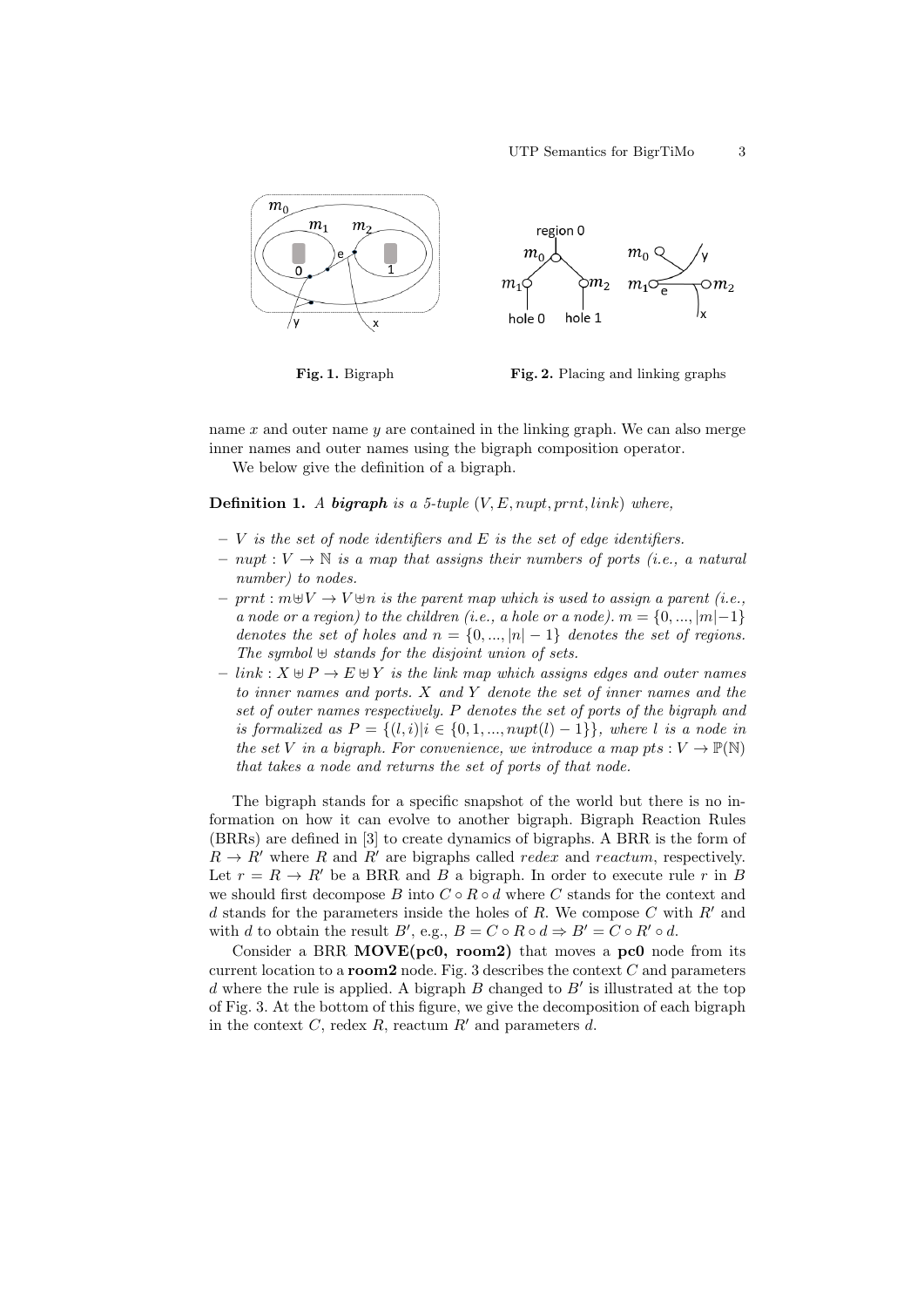

Fig. 3. Example of application of MOVE reaction rule

### 2.2 The Syntax of BigrTiMo

We have presented the BigrTiMo calculus in [1]. Compared with rTiMo, our BigrTiMo can model not only the location of components but also the connectivity of components. Thus, a BigrTiMo process not only can communicate locally with other processes (like an rTiMo process), but also can communicate remotely with other processes (if the locations of the two components are connected, i.e., they share a communication link in the bigraph). In addition, a BigrTiMo process can migrate from one location to another location (if the desired location is contained in the bigraph and the current location of the process is connected to the desired location), and perform the bigraph reaction rules to update the bigraph.

The syntax of BigrTiMo is given in Table 1. In BigrTiMo, actions are controlled by using real-time constraints. Timeouts are specified by a superscript  $\Delta t$ . The communication channels are point-point, i.e. each connecting two processes, and synchronous. A synchronous channel with buffer size 0 sends/recieves messages synchronously and a communication  $a.v$  takes place when both actions  $a! \langle v \rangle$  and  $a? \langle v \rangle$  are enabled simultaneously. We first introduce the process parts:

- 1. nil denotes the process that terminates without taking any time.
- 2.  $a^{\Delta t}! \langle v \rangle$  then P else Q stands for an output process. When the message v is sent via channel  $a$  successfully within  $t$  time units, the next process is  $P$ . If the communication does not happen before the timeout  $t$ , the communication attempt is aborted and the next process is Q.
- 3.  $a^{\Delta t}$ ?(u) then P else Q indicates an input process. When the process receives a message within  $t$  time units, the next process is  $P$ . If the input action does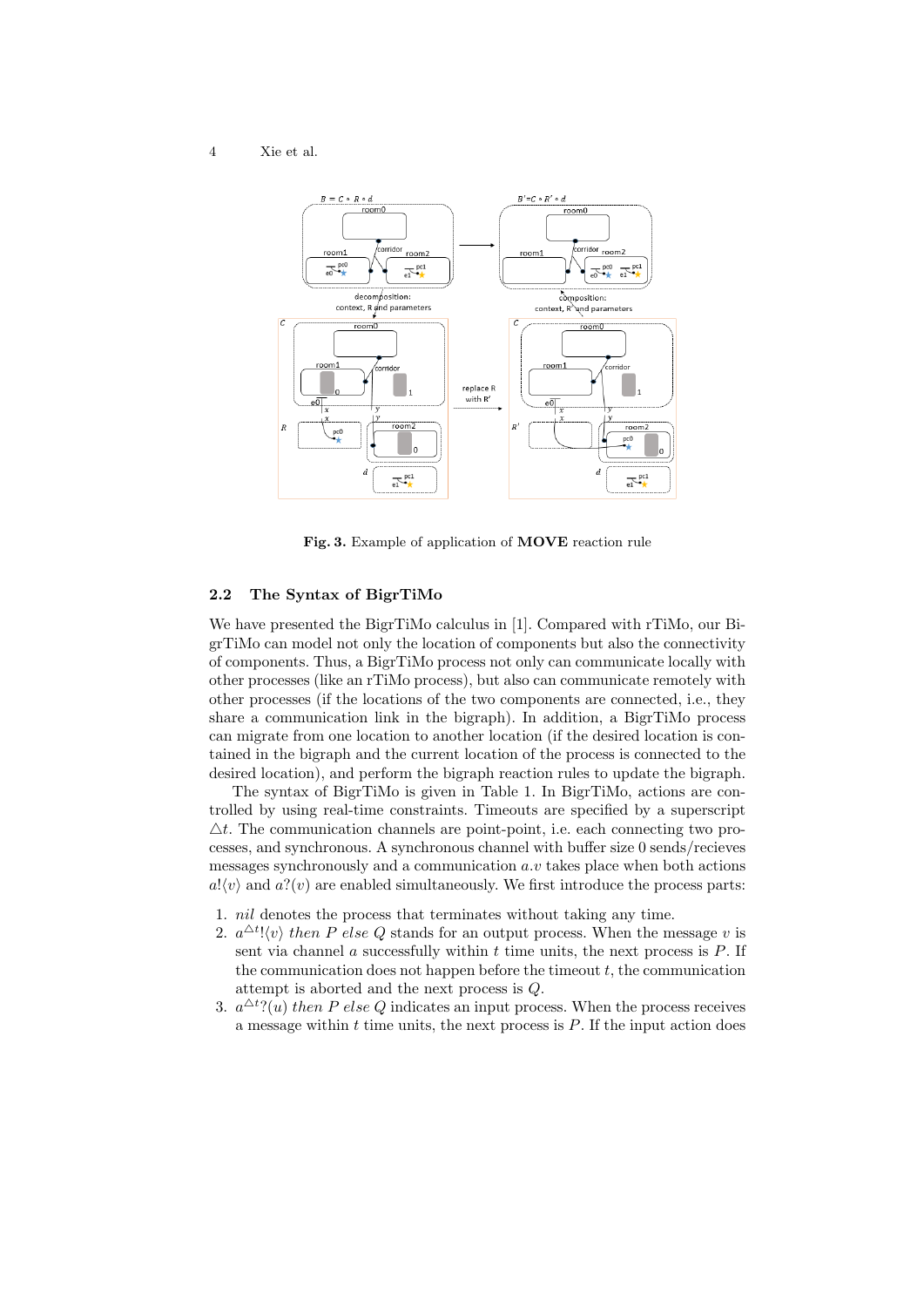not occur before the deadline  $t$ , it gives up and switches to the process  $Q$ . The input process binds the variable u within  $P$  (but not within  $Q$ ).

- 4.  $g\circ \Delta t$  then P else Q denotes a migration process. If the migration action happens successfully after delaying  $t$  time units, then the next process is P located at location l. Otherwise, it switches to the alternative process Q whose location does not change.
- 5. control<sup> $\triangle t$ </sup>(r) then P is an update process where r is a BRR which is performed to update the state of the shared bigraph. After delaying  $t$  time units, the update action takes place and the next process is P.
- 6.  $P \parallel Q$  stands for parallel composition.
- 7.  $l[[P]]$  specifies a process P running at location l.

| Process                        | $P, Q ::= nil$                                                                | (termination)          |
|--------------------------------|-------------------------------------------------------------------------------|------------------------|
|                                | $ a^{\Delta t}! \langle v \rangle$ then P else Q                              | (output)               |
|                                | $a^{\Delta t}$ ?( <i>u</i> ) then P else Q                                    | (nput)                 |
|                                | $\int qo^{\Delta t}l$ then P else Q                                           | (move)                 |
|                                | control $\triangle$ <sup>t</sup> (r) then P                                   | $(\text{update})$      |
|                                | P  Q                                                                          | (parallel composition) |
| Located process $L ::= l[[P]]$ |                                                                               |                        |
| Network                        | $N \ ::= \ 0 \mid L \mid L \parallel N$                                       |                        |
|                                | Configuration $G ::= empty   \langle N, B \rangle   \langle N, B \rangle   G$ |                        |

Table 1. BigrTiMo Syntax

We next introduce the network and configuration parts. 0 denotes an empty network. A network can be a located process L or can be built via its component  $L \parallel N$ . empty denotes an empty configuration. A BigrTiMo configuration is a tuple  $\langle N, B \rangle$  denoted by G where N is a BigrTiMo network, B is a shared bigraph and the locations in  $N$  are all contained in the set of the node identifiers in the bigraph B. A configuration also can be built via component  $\langle N, B \rangle || G$ .

The shared bigraph in BigrTiMo is globally accessible and it can be read and written by different actions. In order to ensure the consistency of the shared bigraph, it can only be updated in sequential programs (i.e.,  $G1$ ;  $G2$  denotes the behavior that runs G1 and G2 sequentially). Moreover, when programs execute atomically, sequential programs from different configurations are not allowed to execute simultaneously.

In order to support our algebraic expansion laws proposed in [1], we have presented three types of guarded choice. And we can convert every BigrTiMo program into the guarded choice form.

#### 1. Instantaneous Guarded Choice.

The notation  $\langle \lbrack \{g_1 \to N_1, ..., g_n \to N_n\}, B \rangle$  stands for an instantaneous guarded choice, which executes its guard  $g_i$  under the bigraph  $B$  initially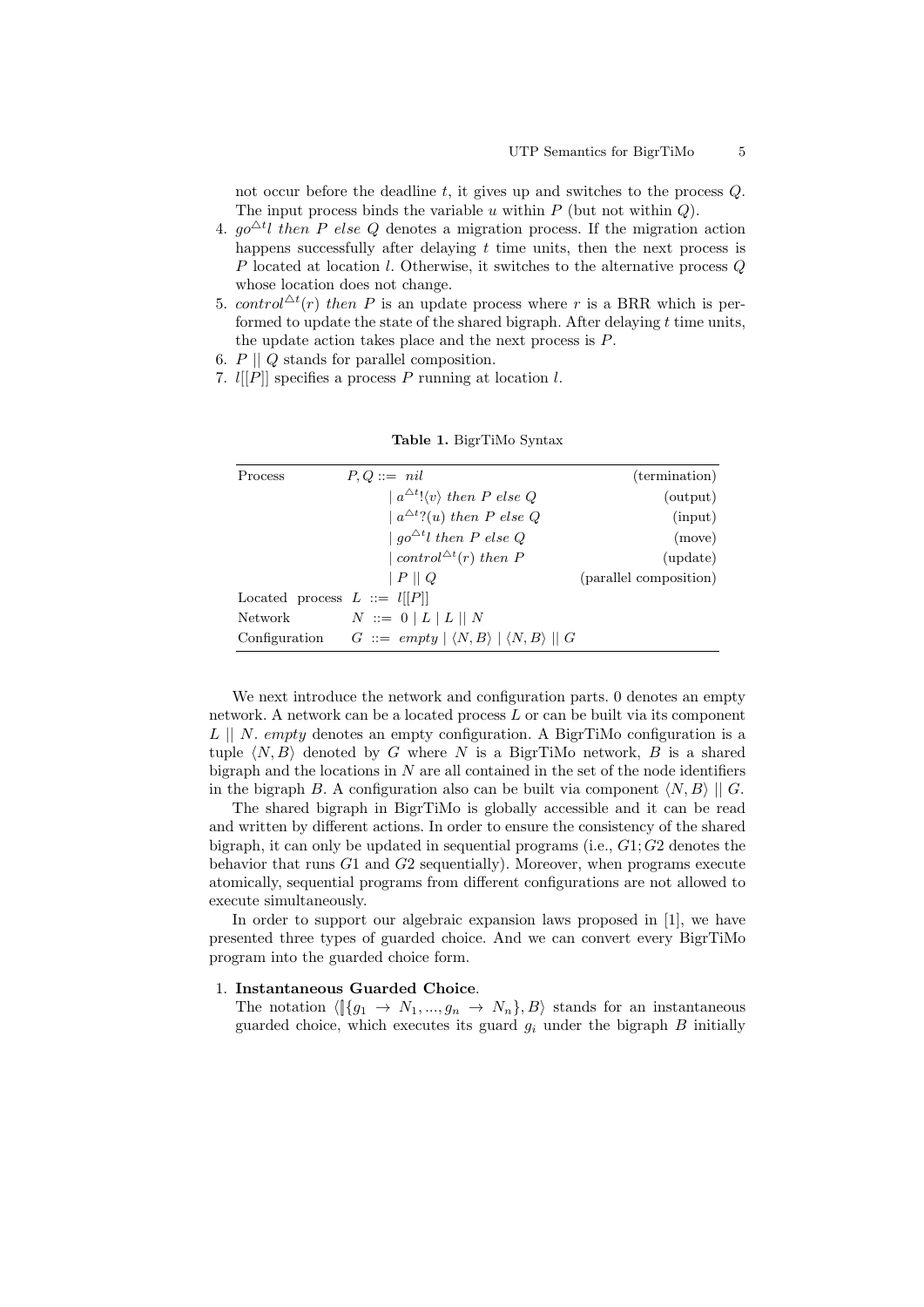and then performs the corresponding program  $\langle N_i, B \rangle$  afterward. The guard  $g_i$  is an instantaneous guard which means that it takes place without any time delay, and it can be a communication guard or an event guard. A communication guard can be expressed as as  $a!(v)@l, a?(u)@l$  or  $a.[v/u]@(l, l'),$ where  $a! \langle v \rangle \mathbb{Q}l$  (or  $a? \langle u \rangle \mathbb{Q}l$ ) indicates that the output (or input) action happens at location l, and  $a.[v/u] \mathcal{Q}(l,l')$  denotes that the communication occurs where one communication end is from the location  $l$  and the other is from the location  $l'$ , and the variable  $u$  is replaced by the message  $v$ . The event guards are  $g o(l') @ l$  and  $control(r) @ l$  which represent that the migration action and update action happen at the location l, respectively.

2. Delay Guarded Choice.

 $\langle \#t \to N, B \rangle$  is a delay guarded choice and  $\#t$  means delaying t time units. 3. Hybrid Guarded Choice.

The hybrid guarded choice has the following form where the notation ⊕ denotes the disjointness of timed behaviors.

 $\langle \|_{i\in I} \{g_i \to N_i\}, B \rangle$ 

- $\oplus \exists t' \in (0...t) \bullet (\langle \#t' \rightarrow \lbrack\! \rbrack_{i \in I} \{g_i \rightarrow N'_i\}, B \rangle)$
- $\oplus \langle \#t \to N', B \rangle$

Example 1. Consider users with smartphones or personal computers communicating with each other. A city may contain housing area, office area and subway station and so on. Some areas may contain wireless hotspots which can be connected to the internet. If a personal computer or a smartphone is contained in a wireless hotspot it can connect to it. A user can walk from one location to anther location if the two locations are connected.



Fig. 4. The example of bigraph b

Fig. 4 depicts a bigraph city named b. This figure shows a city with three areas, namely *home, of fice* and *subway*. All areas are connected with a link named *road* which models physical adjacency between the corresponding physical locations. A user can walk from home to subway (the two locations are connected with a link road). Some areas contain nodes wlan0 and wlan1 (white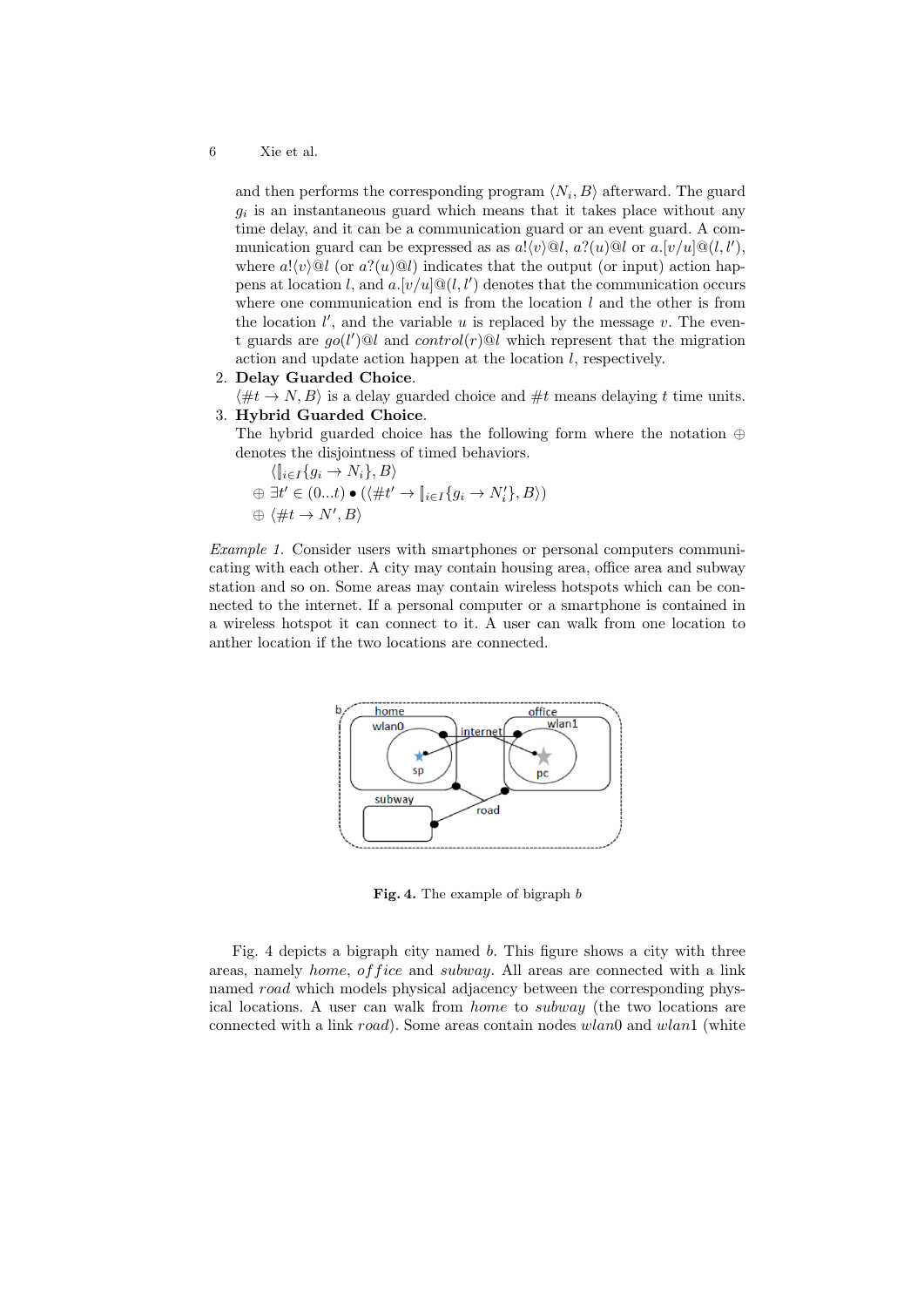circles) which model the wireless hotspots, i.e., home contains  $wlan0$  and  $of$  fice contains wlan1. A smartphone modelled as a node  $sp$  (blue star) is contained in wlan0. A personal computer modelled as a node  $pc$  (grey star) is contained in wlan1. The nodes wlan0, wlan1, sp and pc all share a link named internet modelling the connectivity of the corresponding entities to the internet.

The definition of the bigraph b is showed as below.

 $b = (V, E, nupt, prnt, link)$  where:  $V = \{home, of face, subway, wlan0, wlan1, sp, pc\}$  $E = \{internet, road\}$  $nupt(l) = 1$  where  $l \in V$  $prnt(l) =$  $\sqrt{ }$  $\Big\}$  $\overline{\mathcal{L}}$ 0, if  $l \in \{home, of\,, subway\};$ home, if  $l = wlan0;$ of fice, if  $l = wlan1;$ wlan0, if  $l = sp$ ; wlan1, if  $l = pc$ .  $link(p) = \begin{cases}$  internet, if  $p \in \{ (wlan0, 0), (wlan1, 0), (sp, 0), (pc, 0) \}; \\$ road, if  $p \in \{(home, 0), (offsetice, 0), (subway, 0)\}.$ 

Consider two BigrTiMo processes apps f and appbs which are hosted at sp and pc respectively. The role of each process is described as below.

- $-$  apps f is a process to give instructions to a staff to receive a message (this message is used to inform the staff to go to a office) from a boss, then move to *subway*, move to *of fice*, connect to the internet.
- appbs is a process to give instructions to a boss to send a message to a staff.

The BigrTiMo syntax of the whole mobile system is:

 $\langle sp[[appsf]] \mid | pc[[appbs]], b \rangle.$ 

The BigrTiMo syntax of two processes is as below:

```
appsf = bs^{\Delta 1}?(u<sub>1</sub>) then (control<sup>\Delta 3</sup>(r<sub>1</sub>) then control<sup>\Delta 2</sup>(r<sub>2</sub>) then
                    control^{\Delta 1}(r_3) then nil) else nil
```
 $appbs = bs^{\triangle 1}! \langle work \rangle$  then nil else nil

where  $r_1 = \text{MOVE(sp, subway}), r_2 = \text{MOVE(sp, office)},$ 

 $r_3 = \text{CONNET}(\text{sp}, \text{wlan1}).$ 

# 3 Denotational Semantics of BigrTiMo

In this section, we present the denotational semantics for BigrTiMo. We use **beh**( $\langle l[[P]], B \rangle$ ) to describe the behavior of a process P running at location l in the given bigraph  $B$  after it is activated. In Section 3.1, we give the semantic model for BigrTiMo. In Section 3.2, we explore the behaviors of the basic commands. In Section 3.3, we investigate the behavior of the parallel composition.

#### 3.1 The Semantic Model

In this subsection, the denotational semantic model for BigrTiMo is investigated. Similar to the semantic model for rTiMo [7], here, we also introduce a pair of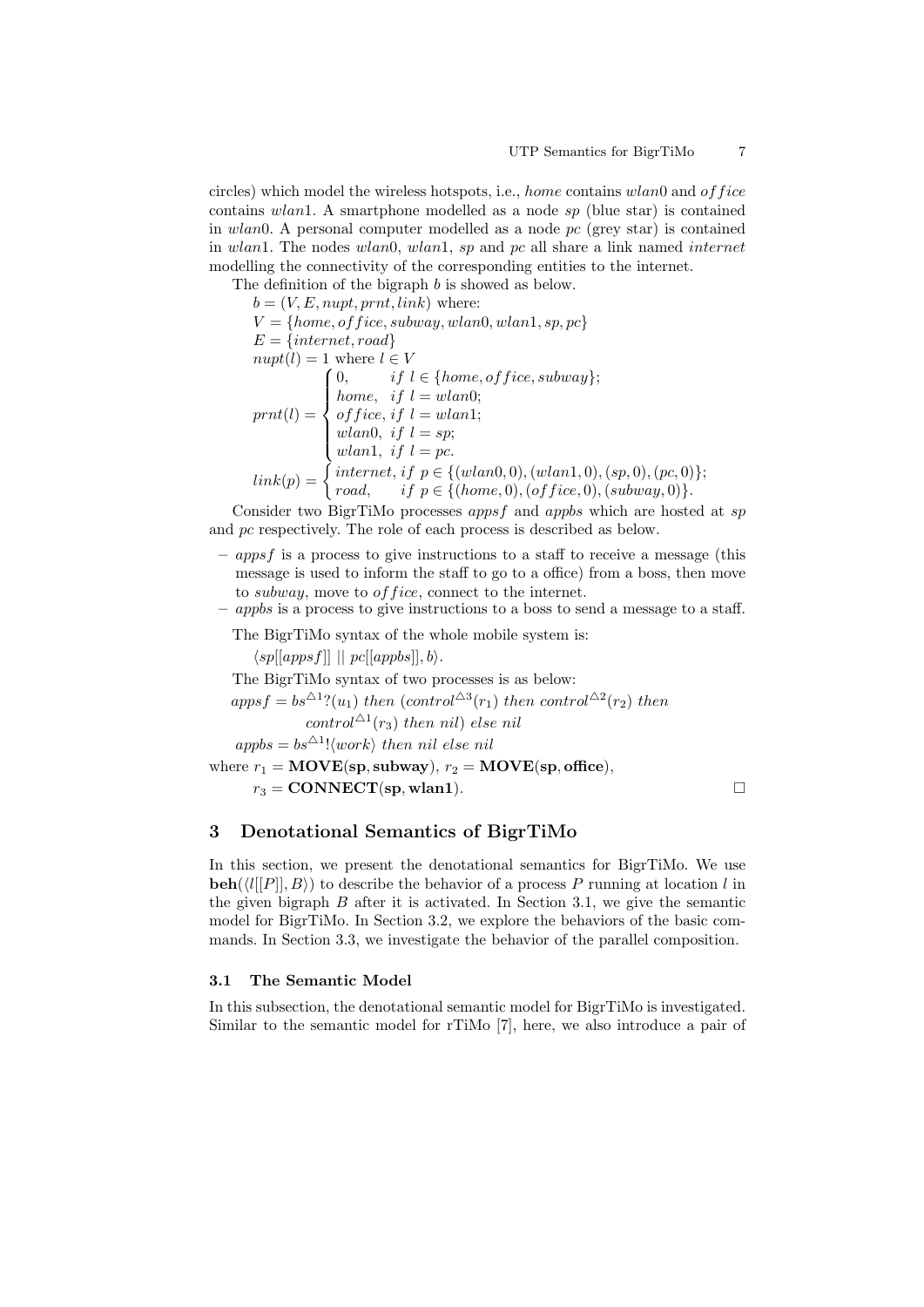variables  $st$  and  $st'$  into our semantic model in order to denote the execution state of a program. st represents the initial execution state of a program before its activation and  $st'$  stands for the final execution state of the program during the current observation. A program may have two execution states:

- 1. completed state : A program has reached the completed state when it terminates successfully. " $st = completed$ " indicates that the previous program has terminated successfully and control passes to the current program. " $st' = completed$ " indicates that the current program has terminated successfully and control passes to the next program.
- 2. wait state : A program may wait for communicating with another program via a specific channel. " $st = wait$ " indicates that the predecessor of the current program is in a waiting state. Thus, the current program cannot be activated. " $st' = wait$ " indicates that the current program itself is in a waiting state. Thus, the next program cannot be activated.

We describe the behavior of a program in terms of a trace of snapshots which record the sequence of the actions. In our semantic model, we introduce a variable tr to denote the trace for the sequence of the actions. Inspired by the semantic model for  $CSP# [8]$  which covers both communication and shared variables, a snapshot in our semantic model can be expressed as  $(t, loc, \sigma, \kappa)$  where:

- $t$  indicates the time when the action takes place.
- $-$  loc records the locations at which the action takes place. And the form of loc is  $(l_1, l_2)$  or a single location l, where  $(l_1, l_2)$  means that the two components are located at  $l_1$  and  $l_2$  respectively (i.e., one communication end is from  $l_1$ , and the other one is from  $l_2$ ). For convenience, we have  $(l, l) = l$ .
- $\sigma$  denotes the pre-state of the shared bigraph and the action is observed under this state.
- $\kappa$  denotes the observed action, including inputs/outputs, synchronous communications, migration and update. Thus,  $\kappa$  has the following forms:
	- 1. for an input/output or a synchronous communication, the form of  $\kappa$  is  $a.v.$  where a indicates the communication channel and v is the message transmitted. We define  $\text{Chan}(\kappa)$  to obtain the communication channel and  $\mathbf{Mess}(\kappa)$  to obtain the message, i.e., if  $\kappa = a.v$ , then  $\mathbf{Chan}(a.v) = a$ and  $$
	- 2. for a migration action,  $\kappa$  is a desired location.
	- 3. for an update action,  $\kappa$  is a bigraph  $\sigma'$  which is a post-state recording the final state of the global shared bigraph after the observation. And it is used to record the observation for the sequential programs.

We use the following projections to select the components of a snapshot:

| $\pi_1((t, loc, \sigma, \kappa)) =_{df} t$      | $\pi_2((t, loc, \sigma, \kappa)) =_{df} loc$ |
|-------------------------------------------------|----------------------------------------------|
| $\pi_3((t, loc, \sigma, \kappa)) =_{df} \sigma$ | $\pi_4((t,loc,\sigma,\kappa)) =_{df} \kappa$ |

In addition to the communication and global shared variable, our calculus has other interesting features, including time constrains and location information. Thus, the observations of a BigrTiMo program can be described by a tuple:

 $(time, time', st, st', tr, tr')$  where,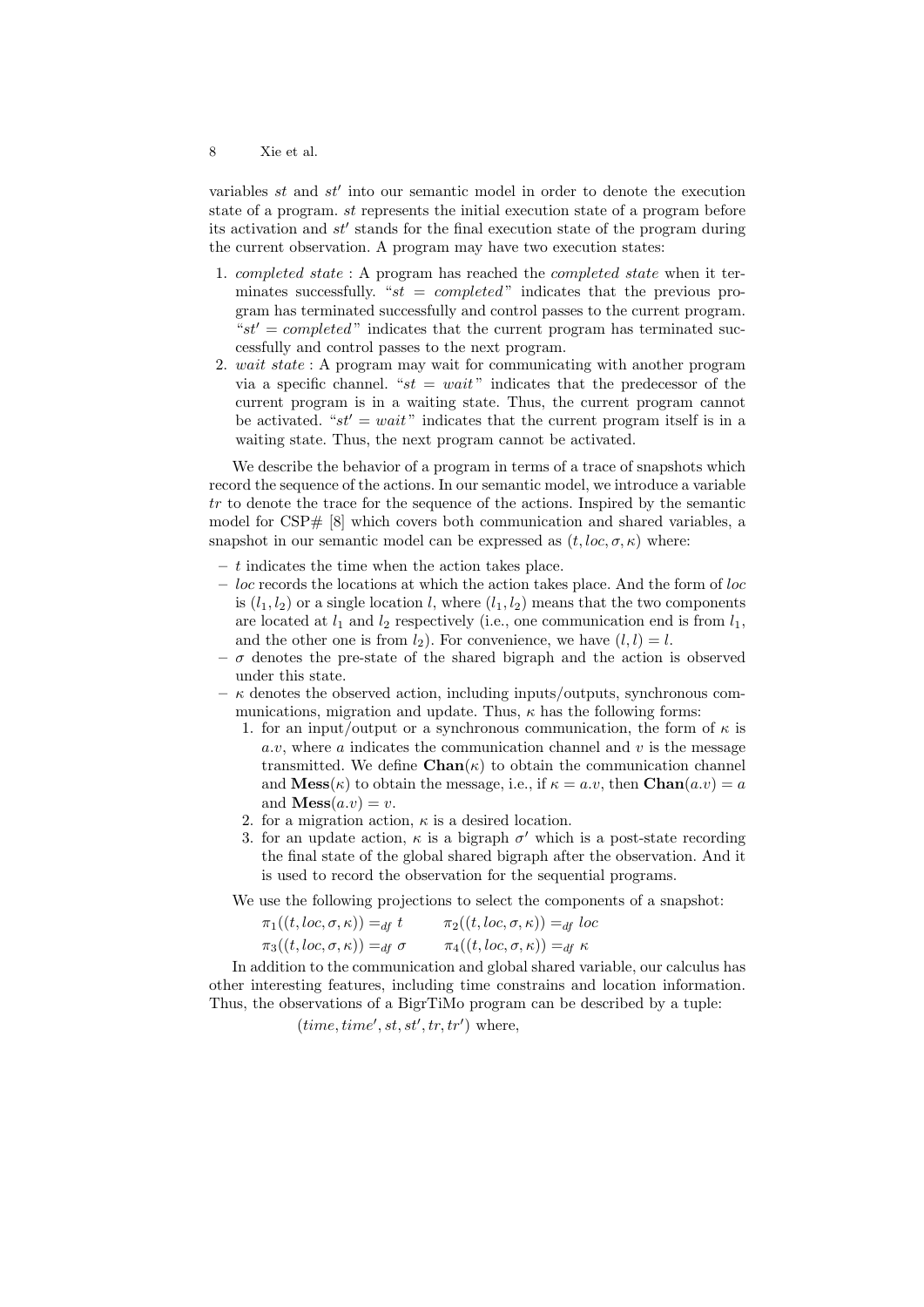$-$  time and time' respectively denote the start point and the end point of the time interval over which the observation is recorded. We use  $\delta$  to represent the length of the time interval.

 $\delta =_{df} (time' - time)$ 

In our discrete model, we regard the length of a time interval as a nonnegative real number, i.e.,  $\delta$  is considered as a non-negative real number.

- st represents the initial execution state of the program before its activation and  $st'$  stands for its final execution state during the current observation.
- $-$  tr represents the initial trace of a program over the interval which is passed by its predecessor.  $tr'$  stands for the final trace of a program over the interval.  $tr' - tr$  denotes the sequence of snapshots contributed by the program itself during the interval.

We use the notations  $head(s)$  and  $tail(s)$  to denote the first snapshot of the trace s and the result of removing the first snapshot in the trace s, respectively.

Example 2. Let us consider the configuration in Example 1 in Section 2 again, where  $N_1 = sp[[appsf]], N_2 = pc[[appbs]], G = \langle N_1 || N_2, b \rangle.$ 

Fig. 5 shows the execution trace over the respective BRRs, where  $b$  is the initial bigraph and b3 is the final bigraph when the program terminates.



Fig. 5. Execution trace over the respective BRRs

Now we consider the trace of G. Assume that the activated time of G is at 0. According to the syntax of BigrTiMo, we know that the communication action occurs at time 0 (the two locations of the two components are connected by a communication link *internet*). After delaying three time units, the rule  $r_1$  is performed to update the bigraph b into b1. After that, the rule  $r_2$  is performed to update b1 into b2 after delaying two time units. Lastly, after delaying one time unit, the rule  $r_3$  is performed to update b2 into b3.

A trace of  $\langle N_1, b \rangle$  is given as below: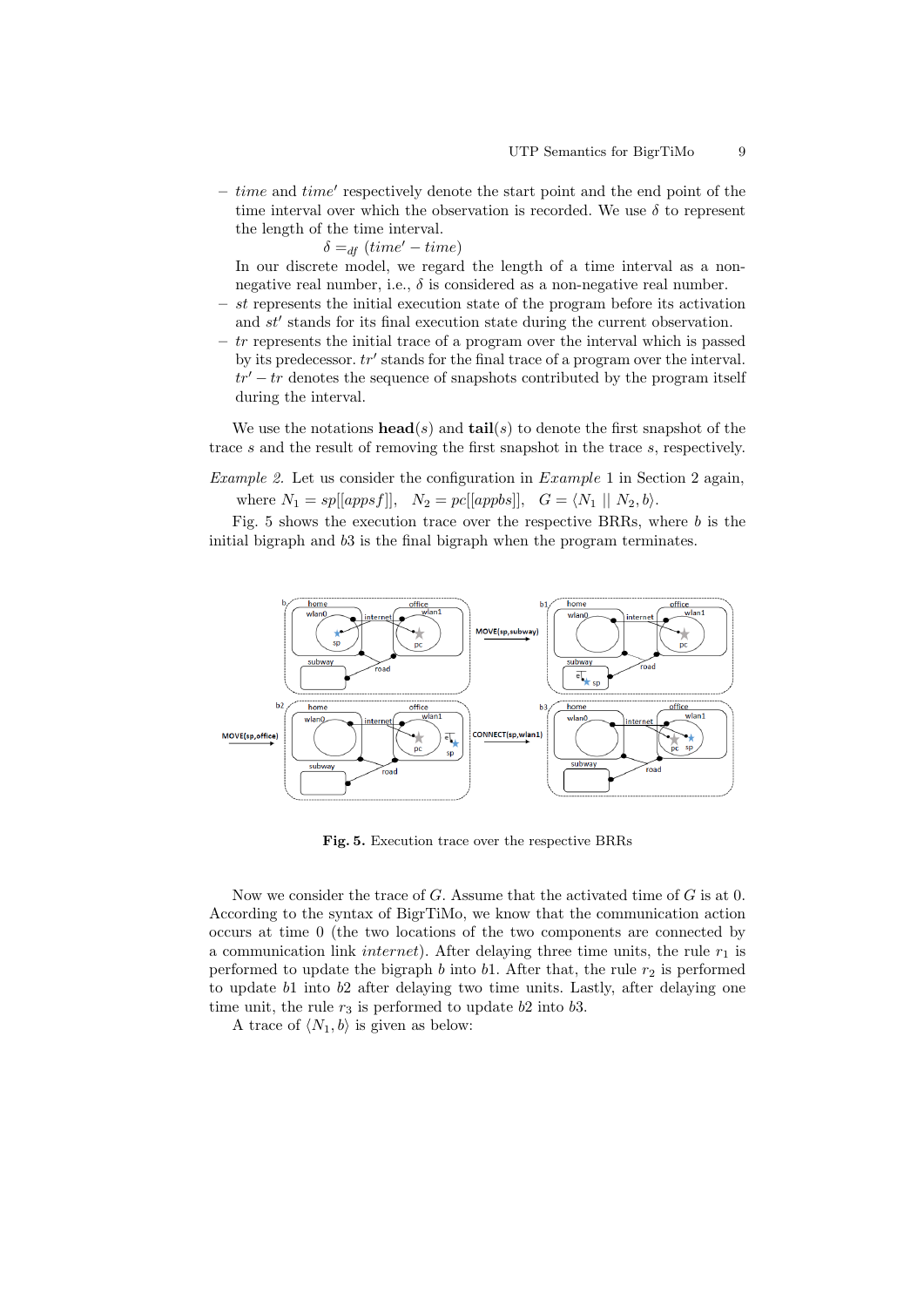$\langle (0, sp, b, bs. work), (3, sp, b, b1), (5, sp, b1, b2), (6, sp, b2, b3) \rangle.$ A trace of  $\langle N_2, b \rangle$  is:  $\langle (0, pc, b, bs.work) \rangle$ .

Hence, the one trace of  $G$  is as follows:

 $\langle (0, (sp, pc), b, bs. work), (3, sp, b, b1), (5, sp, b1, b2), (6, sp, b2, b3) \rangle.$ 

Every program will always satisfy some given healthiness conditions which are defined as equations according to an idempotent function  $\phi$  on predicates. And for a predicate P denoting a healthy program, we have  $P = \phi(P)$ .

We next consider two healthiness conditions that BigrTiMo programs should satisfy, and they are similar to the standard UTP theory [4]. In our semantic model, the variable  $tr$  is used to record the execution trace of a program, so it cannot be shortened. The variable time is used to record the progress of a program and no program can ever make time go backwards, thus, it cannot be smaller. The predicate  $P$  which describes a BigrTiMo program behavior must therefore imply this fact. So it satisfies the healthiness condition R1.

**R1**  $P = P \wedge Inv(tr, time),$  where

 $Inv(tr, time) =_{df} tr \preceq tr' \wedge time \preceq time',$  which states that tr is a prefix of  $tr'$ , and time is less than or equal to time'.

Because of the requirement for synchronisation, a program may wait for communicating with another program via a specific channel. We take the output command  $\langle l|[a^{\Delta t}! \langle v \rangle \ then \ P_1 \ else \ P_2]|, B \rangle$  as an example: if process  $P_1$  or  $P_2$  is asked to start in a waiting state of the output action  $a^{\Delta t}! \langle v \rangle$ , then  $P_1$  or  $P<sub>2</sub>$  keeps itself unchanged. And it satisfies the following healthiness condition.

**R2**  $P = \Pi \triangleleft st = wait \triangleright P$ where  $\Pi =_{df} (st' = st) \land (time' = time) \land (tr' = tr)$ and  $P \triangleleft b \triangleright Q =_{df} (b \wedge P) \vee (\neg b \wedge Q)$ 

We denote all healthiness conditions satisfied by the BigrTiMo program using the following  $H$  function. And function  $H$  is idempotent and monotonic [4].

 $H(X) =_{df} \Pi \triangleleft st = wait \triangleright (X \wedge Inv(tr, time))$ 

From the definition of H function, we know that  $H(X)$  satisfies the healthiness conditions  $\mathbf{R1}$  and  $\mathbf{R2}$ . The H function is used to define the denotational semantics for the BigrTiMo model.

#### 3.2 Denotational Semantics of Basic Commands

We first investigate the denotational semantics of  $(0, B)$ . It is an empty configuration and its execution state, terminal time and trace all keep unchanged.

 $\mathbf{beh}(\langle 0, B \rangle) =_{df} H \left( st' = st \ \land \ \delta = 0 \ \land \ tr' = tr \right)$ 

 $G1; G2$  denotes the behavior that runs  $G1$  and  $G2$  sequentially. We now define the sequence operator for our semantic model.

Definition 2.  $G1; G2 =_{df}$  $\exists s, t, r \bullet G1[s/st', t/time', r/tr'] \ \wedge \ G2[s/st, t/time, r/tr].$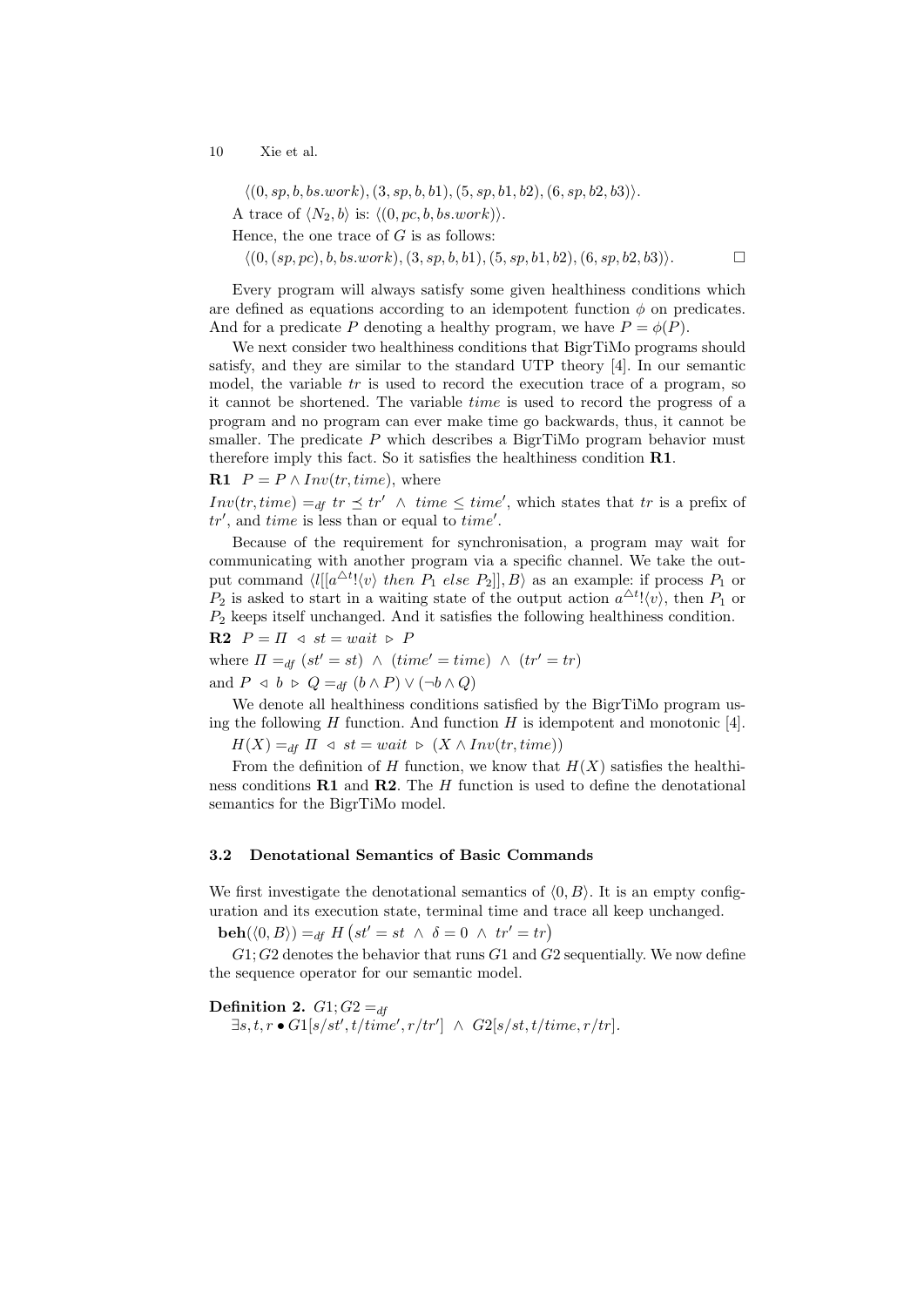The semantics of sequential composition is given as below:

 $\mathbf{beh}(G1; G2) =_{df} \mathbf{beh}(G1); \mathbf{beh}(G2)$ 

As mentioned earlier, the guarded choice has three types: instantaneous guarded choice, delay guarded choice and hybrid guarded choice. Now we give the denotational semantics for these three types of guarded choice.

Instantaneous Guarded Choice. An instantaneous guard can be a communication guard or an event guard. The three types of the communication guard are  $a!(v)@l$ ,  $a?(u)@l$  and  $a.[v/u]@(l, l')$ . The event guards are  $go(l')@l$ and  $control(r)@l$ . The semantics of the communication guards is similar to the one in [7]. Due to space limitations, we only take the semantics of  $a! \langle v \rangle \otimes l$  as an example. And the semantics of the event guards  $go(l')@l$  and  $control(r)@l$  is novel in this paper.

 $\mathbf{beh}(\langle [i \in I \{g_i \to N_i\}, B \rangle) =_{df} \bigvee_{i \in I} \mathbf{beh}(\langle g_i \to N_i, B \rangle),$  where (1) if  $g = a! \langle v \rangle \mathbb{Q}l$ , then

$$
\mathbf{beh}(\langle a! \langle v \rangle @ l \to N, B \rangle) =_{df} \mathbf{beh}(\langle a! \langle v \rangle @ l, B \rangle); \mathbf{beh}(\langle N, B \rangle)
$$
  
where 
$$
\mathbf{beh}(\langle a! \langle v \rangle @ l, B \rangle) =_{df} H \begin{pmatrix} st' = completed & \wedge & \delta = 0 & \wedge \\ tr' = tr^{\wedge}(\langle time', l, B, a.v \rangle) \end{pmatrix}
$$

(2) if 
$$
g = go(l')@l
$$
, then

$$
\mathbf{beh}(\langle go(l') \mathbb{Q}l \to N, B \rangle) =_{df} \mathbf{beh}(\langle go(l') \mathbb{Q}l, B \rangle); \mathbf{beh}(\langle N, B \rangle)
$$
\n
$$
\mathbf{v} \quad \begin{cases} st' = completed \ \land \ \delta = 0 \ \land \\ \end{cases}
$$

where  $\mathbf{beh}(\langle go(l')@l, B\rangle) =_{df} H$  $tr' = tr \hat{\ }} \langle (time', l, B, l') \rangle$ 

(3) if  $q = control(r) \mathcal{Q}l$ , then

$$
\mathbf{beh}(\langle control(r) \mathbb{Q}l \to N, B \rangle) =_{df} \mathbf{beh}(\langle control(r) \mathbb{Q}l, B \rangle); \mathbf{beh}(\langle N, B' \rangle)
$$
  
where 
$$
\mathbf{beh}(\langle control(r) \mathbb{Q}l, B \rangle) =_{df} H \begin{pmatrix} st' = completed & \wedge & \delta = 0 \\ tr' = tr^{\wedge}(\langle time', l, B, B' \rangle) \end{pmatrix}
$$
  
and 
$$
r = R \to R', B = C \circ R \circ d, B' = C \circ R' \circ d.
$$

In the semantic of  $\langle control(r) \mathbb{Q} \to N, B \rangle$ , the rule r is performed to update

the bigraph B into B' without any time delay. Thus,  $time' = time$  and a snapshot  $(time', l, B, B')$  contributed by the update action is attached to the end of the program trace.

Delay Guarded Choice. It consists of only one time delay component.  $\mathbf{beh}(\langle \#t \to N, B \rangle) =_{df} \mathbf{beh}(\langle \#t, B \rangle); \mathbf{beh}(\langle N, B \rangle)$ 

where 
$$
\text{beh}(\langle \#t, B \rangle) =_{df} H \left( (st' = wait \land \delta < t) \lor (st' = completed \land \delta = t) ) \land tr' = tr \right)
$$

Hybrid Guarded Choice. The hybrid guarded choice has the following form:  $G = \langle \mathbb{I}_{i \in I} \{a_i \rightarrow N \rangle \mid B \rangle$ 

$$
\begin{aligned}\n\pi &= \langle \mathbf{u}_i \in I \{ g_i \to N_i \}, B \rangle \\
& \oplus \exists t' \in (0...t) \bullet (\langle \# t' \to \mathbf{u}_i \in I \{ g_i \to N_i' \}, B \rangle) \\
& \oplus \langle \# t \to N', B \rangle\n\end{aligned}
$$

and the semantics of G is given below. The three branches are disjoint.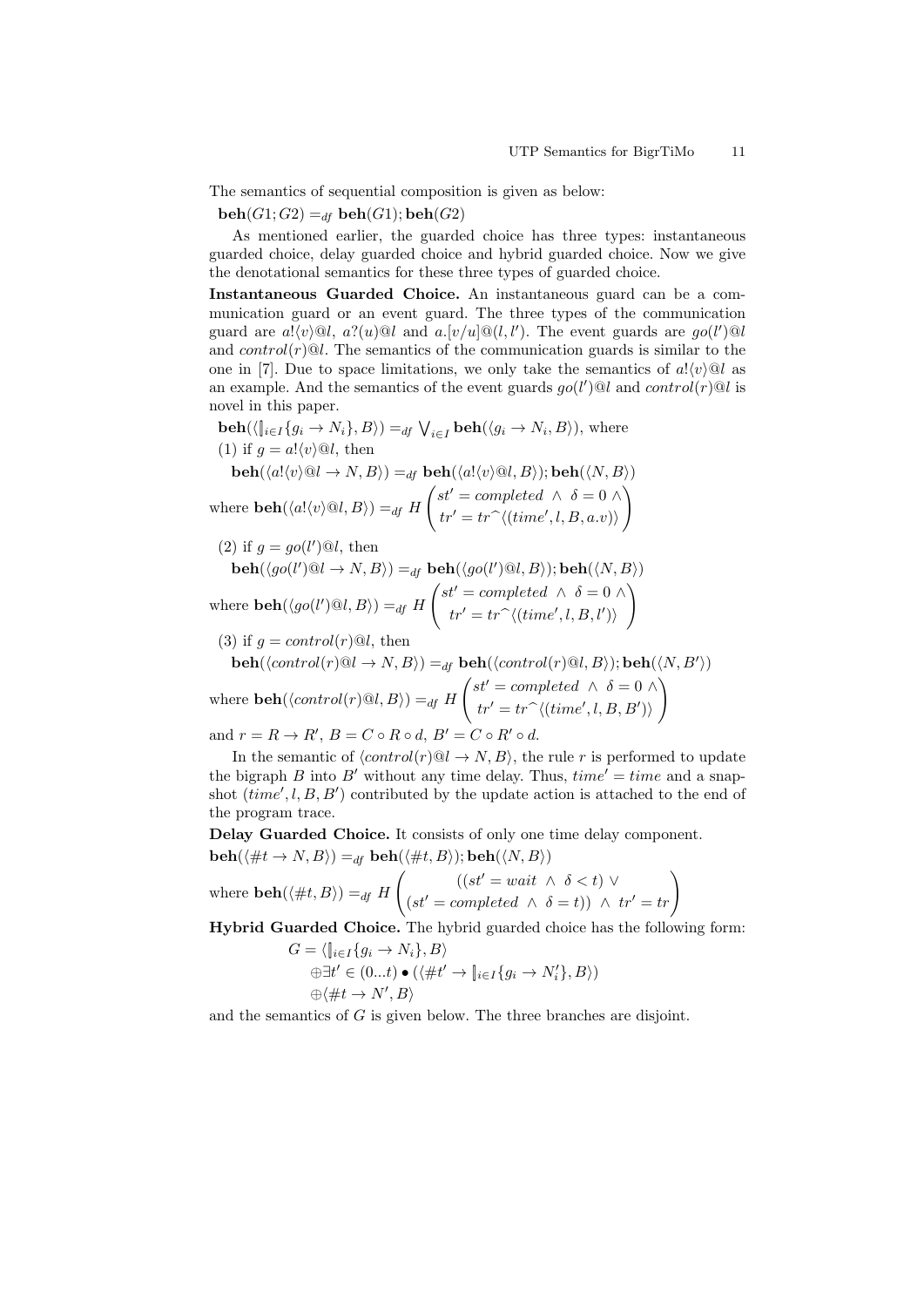$$
\mathbf{beh}(G) =_{df} \begin{pmatrix} \mathsf{V}_{i \in I} \mathbf{beh}(\langle g_i \to N_i, B \rangle) \\ \mathsf{V} \\ \exists t' \in (0...t) \bullet (\mathbf{beh}(\langle \# t', B \rangle); \mathsf{V}_{i \in I} \mathbf{ beh}(\langle g_i \to N'_i, B \rangle)) \\ \mathsf{V} \\ \mathbf{beh}(\langle \# t, B \rangle); \mathbf{beh}(\langle N', B \rangle) \end{pmatrix}
$$

We then investigate the behavior of  $\langle l[[go^{\Delta t}l' then P else Q]], B \rangle$ , it indicates that if the desired location  $l'$  is contained in the set of the node identifiers in the bigraph  $B$  (denoted by  $V_B$ ), as well as the location l and the desired location l' are connected in the bigraph  $B$ , then the migration action can happen successfully after delaying  $t$  time units. If the migration action takes place successfully, then the subsequent behavior of the program is the behavior of the process  $P$  at the location  $l'$  in the bigraph  $B$ . On the other hand, if the migration action does not take place, then the subsequent behavior of the program is the behavior of the process  $Q$  at the location  $l$  in the bigraph  $B$ .

 $\mathbf{beh}(\langle l[[go^{\triangle t}l' then P else Q]], B \rangle) =_{df}$  $\mathbf{beh}(\langle\#t,B\rangle);$  $\sqrt{ }$  $\left\lfloor \right\rfloor$  $\overline{\textbf{b}}(\textbf{beh}(\langle go(l')@l,B \rangle); \textbf{beh}(\langle l'[[P]], B \rangle))$  $\triangleleft goflag \triangleright$  $\mathbf{beh}(\langle l[[Q]], B \rangle)$  $\setminus$  $\Big\}$ 

where  $goflag = l' \in V_B \land (\exists p \in pts(l). \exists p' \in pts(l').link(p) = link(p'))_B.$ 

In the above semantics definition,  $\mathbf{beh}(\#t, B)$  describes the behaviors of delaying t time units. For t time units, its trace keeps unchanged. After delaying t time units, if the boolean gotlag is true, then the migration action takes place and generates a snapshot attached to the end of the program trace.

The semantics of the output and input commands in our BigrTiMo is similar to the one in rTiMo [7]. Due to space limitations, here, we only take the semantic of the output command as an example.

beh(hl[[a 4t !hvi then P else Q]], Bi) =df beh(ha!hvi@l, Bi); beh(l[[P]], Bi) W ∃t <sup>0</sup> ∈ (0...t) • (beh(h#t 0 , Bi); beh(ha!hvi@l, Bi); beh(l[[P]], Bi)) W beh(h#t, Bi); beh(l[[Q]], Bi) 

Compared to the commands proposed in [7], the novelty operator in this paper is the control command which is used to update the global shared bigraph. This command can only be executed in sequential programs, and when it executes atomically, sequential programs from different configurations are not allowed to execute simultaneously.

The control command  $\langle l[[control^{\Delta t}(r) then P]], B \rangle$  performs the BRR r to update the current bigraph  $B$ . After delaying  $t$  time units, the update action takes place and the next process is  $P$ .

 $\mathbf{beh}(\langle l[[control^{\triangle t}(r) then P]], B \rangle) =_{df}$ 

 $\mathbf{beh}(\langle\#t, B\rangle); \mathbf{beh}(\langle control(r) \mathbb{Q}l, B\rangle); \mathbf{beh}(\langle l[[P]], B'\rangle)$ 

For  $t$  time units, the update action is in a waiting state and its trace is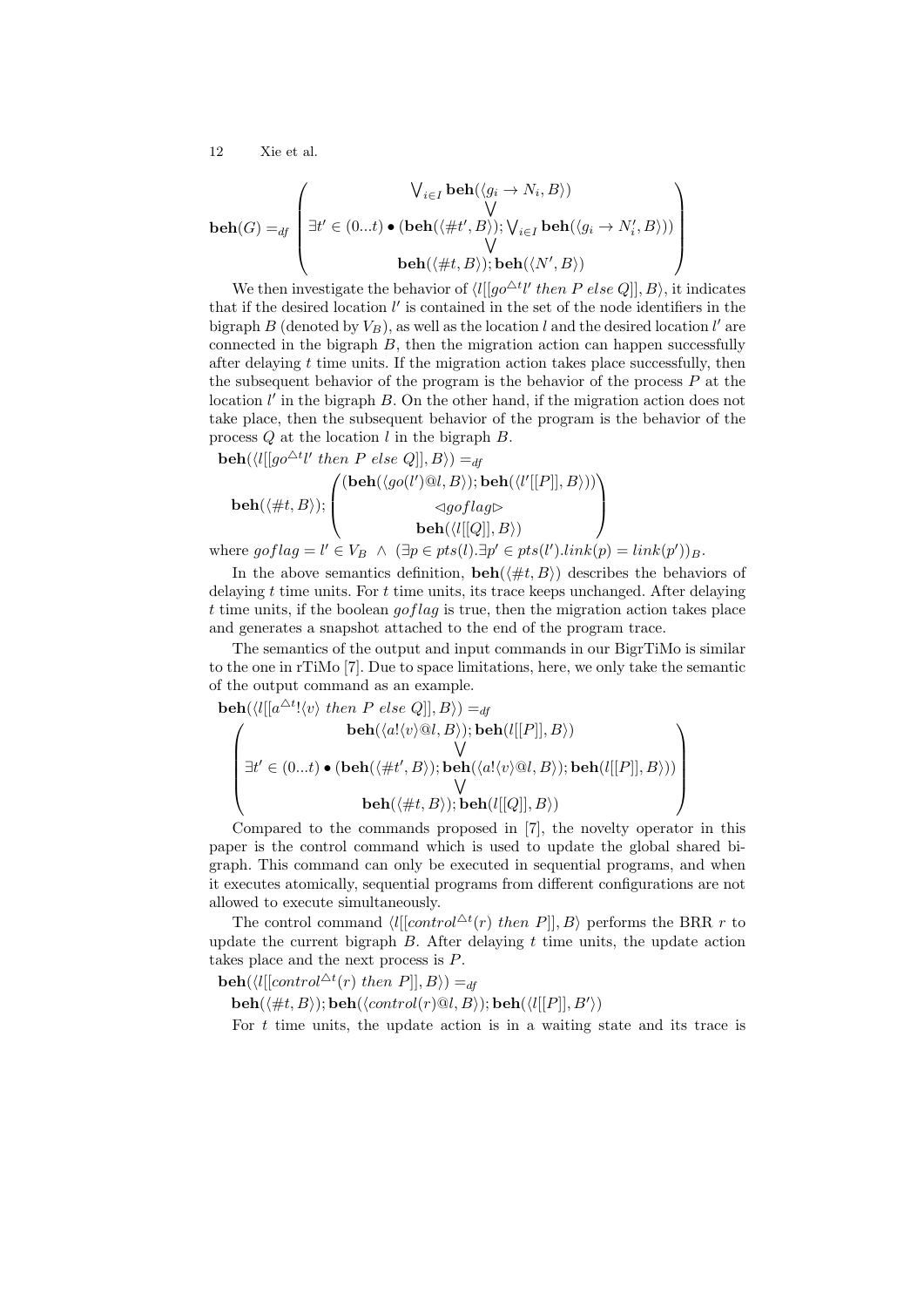unchanged. After delaying t time units, the update action takes place successfully and a snapshot  $(time', l, B, B')$  contributed by the update action is attached to the end of the program trace.

#### 3.3 Denotational Semantics of Parallel Composition

The parallel composition  $\langle l[[P]] || l'[[Q]], B \rangle$  executes the process P from l and the process  $Q$  from  $l'$  (l and l' can be same or different) under the global shared bigraph  $B$  in two ways: (1) synchronous channel output in one process takes place simultaneously with the corresponding channel input in the other process; (2) other actions of processes take place independently. The composition is described by the following definition.

 $\mathbf{beh}(\langle l[[P]] \mid l'[[Q]], B \rangle) = \mathbf{beh}(\langle l[[P]], B \rangle) \mid \mathbf{beh}(\langle l'[[Q]], B \rangle) \text{ where,}$  $\mathbf{beh}(\langle l[[P_1]], B \rangle) \; || \; \mathbf{beh}(\langle l'[[P_2]], B \rangle) =_{df}$ 

$$
\left(\begin{array}{c}\exists st_1, st_1', st_2, st_2', time_1, time_1', time_2, time_2', tr_1, tr_1', tr_2, tr_2'\bullet\\ \mathbf{beh}(\langle l[[P_1]], B\rangle)[st_1, st_1', time_1, time_1', tr_1, tr_1'/\\ st, st', time, time', tr, tr'] \wedge\\ \mathbf{beh}(\langle l'[[P_2]], B\rangle)[st_2, st_2', time_2, time_2', tr_2, tr_2'/\\ st, st', time, time', tr, tr'] \wedge\\ \mathbf{Merge}\end{array}\right)
$$

The first two predicates in the above definition describe the two independent behaviors of the configurations  $\langle l[[P_1]], B \rangle$  and  $\langle l'[[P_2]], B \rangle$ . The predicate  $Merge$ mainly does the merging of the contributed traces of the two behavioral branches, as well as the merging of the execution states and terminal times.

We now give the definition of *Merge*.

$$
Merge =_{df} \begin{pmatrix} (st'_1 = completed \land st'_2 = completed) \Rightarrow st' = completed \land \\ (st'_1 = wait \lor st'_2 = wait) \Rightarrow st' = wait \land \\ time' = \max\{time'_1, time'_2\} \land \\ \exists s \in (tr'_1 - tr_1) \mid \mid (tr'_2 - tr_2) \bullet tr' = tr \hat{\ } s \end{pmatrix}
$$

The final execution state of the behavior of the parallel composition is determined by the two parallel components together. And the terminal time of the parallel composition is the maximum between the two terminal times of the parallel components. The merging of the contributed traces of the two behaviors can be defined as follows. The result of merging two empty traces (represented as  $\epsilon$ ) is still empty, which is illustrated in **case-1**. If one of the two traces is empty and the other is nonempty, the result follows the nonempty one shown in case-2. And case-3 shows that function || is symmetric.

case-1  $\epsilon \parallel \epsilon =_{df} {\epsilon}$  case-2  $s \parallel \epsilon =_{df} {\epsilon}$  case-3  $s \parallel t =_{df} t \parallel s$ 

If both traces are nonempty, then we can use the following cases to merge the two traces. We below obtain the first snapshot in the two traces respectively.  $\left(\mathbf{h} = \mathbf{d}(s)\right)$ , l<sub>1</sub> =  $\left(\mathbf{h} = \mathbf{d}(s)\right)$ , σ<sub>1</sub> =  $\left(\mathbf{h} = \mathbf{d}(s)\right)$ , κ<sub>1</sub> =  $\left(\mathbf{h} = \mathbf{d}(s)\right)$ 

$$
t_1 = \pi_1(\text{head}(s)), \ t_1 = \pi_2(\text{head}(s)), \ \sigma_1 = \pi_3(\text{head}(s)), \ \kappa_1 = \pi_4(\text{head}(s))
$$
  

$$
t_2 = \pi_1(\text{head}(t)), \ t_2 = \pi_2(\text{head}(t)), \ \sigma_2 = \pi_3(\text{head}(t)), \ \kappa_2 = \pi_4(\text{head}(t))
$$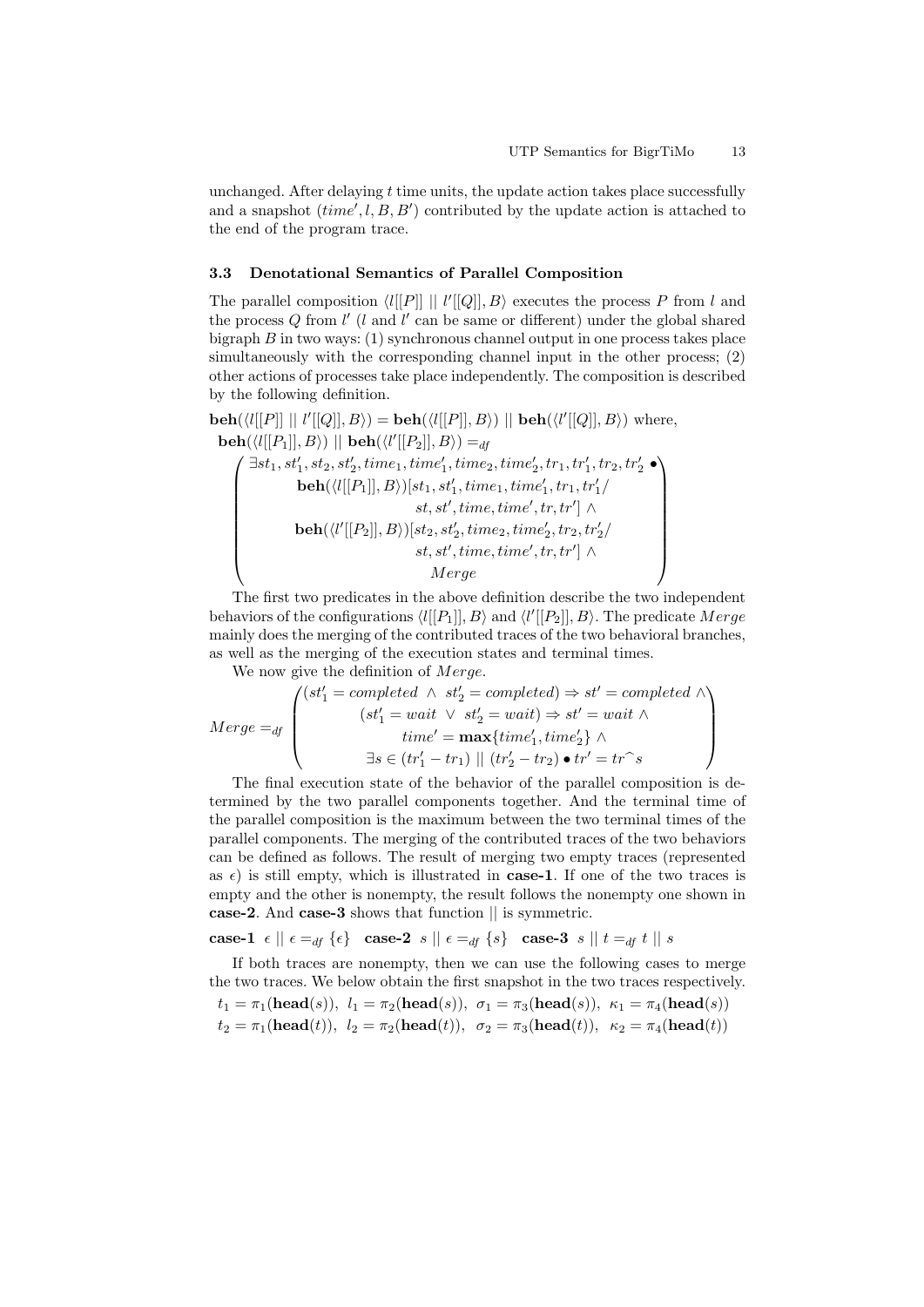We first consider the case that  $t_1 = t_2$  which means that the two actions  $\kappa_1$ and  $\kappa_2$  take place at the same time. The bigraph is a global shared variable, so we have  $\sigma_1 = \sigma_2 = \sigma$ . In this case, neither of the two actions can be an update action, since when the update action is executed, no other action can be executed at this time. Thus, we only need to consider the following two cases: (1) the two actions both are communication actions (denoted by case-4); (2) at least one of the two actions is not a communication action: if  $\kappa_1$  is a communication action, then  $\kappa_2$  should be a migration action, and if  $\kappa_1$  is a migration action, then  $\kappa_2$ can be a migration action or a communication action (denoted by case-5).

case-4 
$$
s \parallel t =_{df} \left\{ \left( \left( \text{S} \left( \text{tail}(s) \parallel \text{tail}(t) \right) \setminus \text{tail}(t) \right) \right), \text{ if } \text{condlag=true}; \right\}
$$
  
\n $\left( \text{cl. } \text{Man}(\kappa_1) = \text{Chan}(\kappa_2) \triangleright \text{T} \right), \text{ if } \text{condlag=true}; \right\}$ 

where  $conflag = (l_1 = l_2) \vee (\exists p \in pts(l_1) \cdot \exists p' \in pts(l_2) \cdot link(p) = link(p'))_{\sigma}$ ;  $sc = \langle (t_1, (l_1, l_2), \sigma, \kappa_1) \rangle;$ 

and  $T = \langle (t_1, l_1, \sigma, \kappa_1) \rangle \hat{\ }$ (tail(s)  $|| t \rangle \cup \langle (t_2, l_2, \sigma, \kappa_2) \rangle \hat{\ } (s || \text{tail}(t)).$ 

 $conflag = true$  means that the two communication components are at the same location described by the first predicate  $l_1 = l_2$ , or the locations of the two components are connected in the current bigraph  $\sigma$  described by the second predicate.  $comflag = false$  means that the two components cannot communicate with each other. If  $comflag = false$ , then we only need to attach **head**(s) or **head**(t) to the end of the program trace (denoted by T). If  $comflag = true$ , then we have the following descriptions.

- If  $\text{Chan}(\kappa_1)$  equals to  $\text{Chan}(\kappa_2)$  which means that the two channels are same, then we consider the messages. If  $\mathbf{Mess}(\kappa_1)$  equals to  $\mathbf{Mess}(\kappa_2)$  which means that the two messages are same, then a synchronization occurs and a snapshot sc contributed by this communication is generated. On the other hand, if the two messages are different, then the result of trace merging is empty set ∅.
- If  $\text{Chan}(\kappa_1)$  and  $\text{Chan}(\kappa_2)$  are different, then a synchronization does not happen and we only need to attach  $head(s)$  or  $head(t)$  to the end of the program trace (denoted by T).

For the case that at least one of the two actions is not a communication action, then a synchronization does not take place (denoted by T).

case-5  $s \parallel t =_{df} T$ .

According to case-3, we know that function || is symmetric. Thus, we only need to consider the case  $t_1 < t_2$  which means that  $\kappa_1$  occurs before  $\kappa_2$  (denoted by case-6). In this case,  $\kappa_1$  (or  $\kappa_2$ ) can be a communication action, a migration action or an update action. And we only need to attach the first snapshot of s to the end of the program trace.

**case-6** 
$$
s \parallel t =_{df} \langle (t_1, l_1, \sigma_1, \kappa_1) \rangle \hat{\ }
$$
(**tail**( $s \parallel t$ ).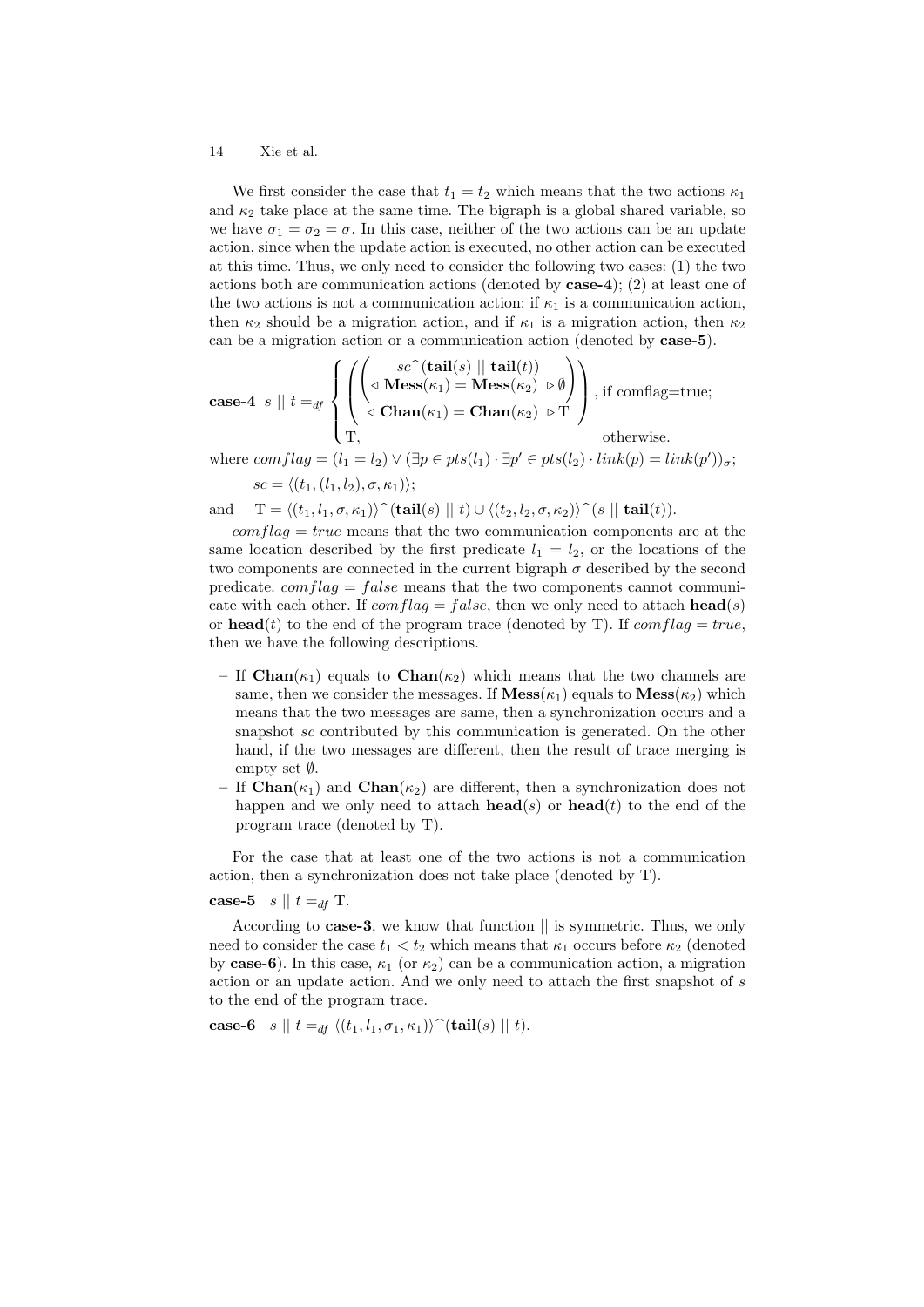Example 3. Let us consider the configuration in Example 2 in Section 3.1 again, where  $N_1 = sp[|appsf|], N_2 = pc[|appbs|], G = \langle N_1 | | N_2, b \rangle.$ 

As mentioned in *Example 2*, a trace of  $\langle N_1, b \rangle$  is given as below:

 $s = \langle (0, sp, b, bs. work), (3, sp, b, b1), (5, sp, b1, b2), (6, sp, b2, b3) \rangle.$ 

A trace of  $\langle N_2, b \rangle$  is:  $t = \langle (0, pc, b, bs.work) \rangle$ .

According to the trace-merging definition case-4, we can obtain

 $s \parallel t = \langle (0, (sp, pc), b, bs. work) \rangle \hat{ } (s' \parallel \epsilon)$ 

where  $s' = \langle (3, sp, b, b1), (5, sp, b1, b2), (6, sp, b2, b3) \rangle$ .

According to **case-2**, we can obtain  $s' \parallel \epsilon = \{s'\}.$ 

Finally, we obtain one trace of  $G$  by merging  $s$  and  $t$  below:

 $\langle (0, (sp, pc), b, bs. work), (3, sp, b, b1), (5, sp, b1, b2), (6, sp, b2, b3) \rangle.$ 

# 4 Algebraic Properties

Program properties can be expressed as algebraic laws and equations. In [1], we have presented a set of algebraic laws for BigrTiMo. Our denotational semantics in this paper can support the proofs of these laws. From these proofs, we can see that our semantics definitions are very rigorous. Due to space limitations, we only take some representative laws as examples. (Output1)  $\langle l|[a^{\Delta t}! \langle v \rangle \text{ then } P \text{ else } Q]|, B \rangle$ 

 $= \langle a! \langle v \rangle \mathbb{Q} l \rightarrow l[[P]], B \rangle$  $\oplus \exists t' \in (0...t) \bullet (\langle \# t' \to a! \langle v \rangle \mathbb{Q} l \to l[[P]], B \rangle)$  $\oplus \langle \#t \to l[[Q]], B \rangle$ , where  $t > 0$ .

From the law (Output1), we can see that the output command can be converted into a hybrid guarded choice. And in this guarded choice, the first branch indicates that the output action occurs at the activation time of the output command. The second branch indicates that the output action takes place after delaying t' time units, where  $t' \in (0...t)$ . And the third branch indicates that the output action does not happen before the timeout  $t$ .

Proof. By the semantics definitions for the output command and hybrid guarded choice, we know that they have the same form. Thus, this law is correct.  $\Box$ 

(Control1)  $\langle l[[control^{\Delta t}(r) then P]], B \rangle = \langle \#t \to control(r) @ l \to l[[P]], B \rangle$ where  $t > 0$ ,  $r = R \rightarrow R'$ ,  $B = C \circ R \circ d$  and  $B' = C \circ R' \circ d$ .

From the law (Control1), we can see that the control command can be converted into a delay guard followed by an instantaneous event guard, which indicates that after delaying  $t$  time units, the control action occurs successfully.

Proof. By the semantics definitions for the delay guarded choice and the instantaneous guarded choice, we have that  $\mathbf{beh}(\#t \to control(r) \mathcal{Q}l \to l[[P]], B)$ equals to  $\mathbf{beh}(\langle \#t, B \rangle); \mathbf{beh}(\langle \text{control}(r) \mathcal{Q}l, B \rangle); \mathbf{beh}(\langle l[[P]], B' \rangle).$  According to the definition of the semantics for the control command, we see that they have the same form, so this law is correct.